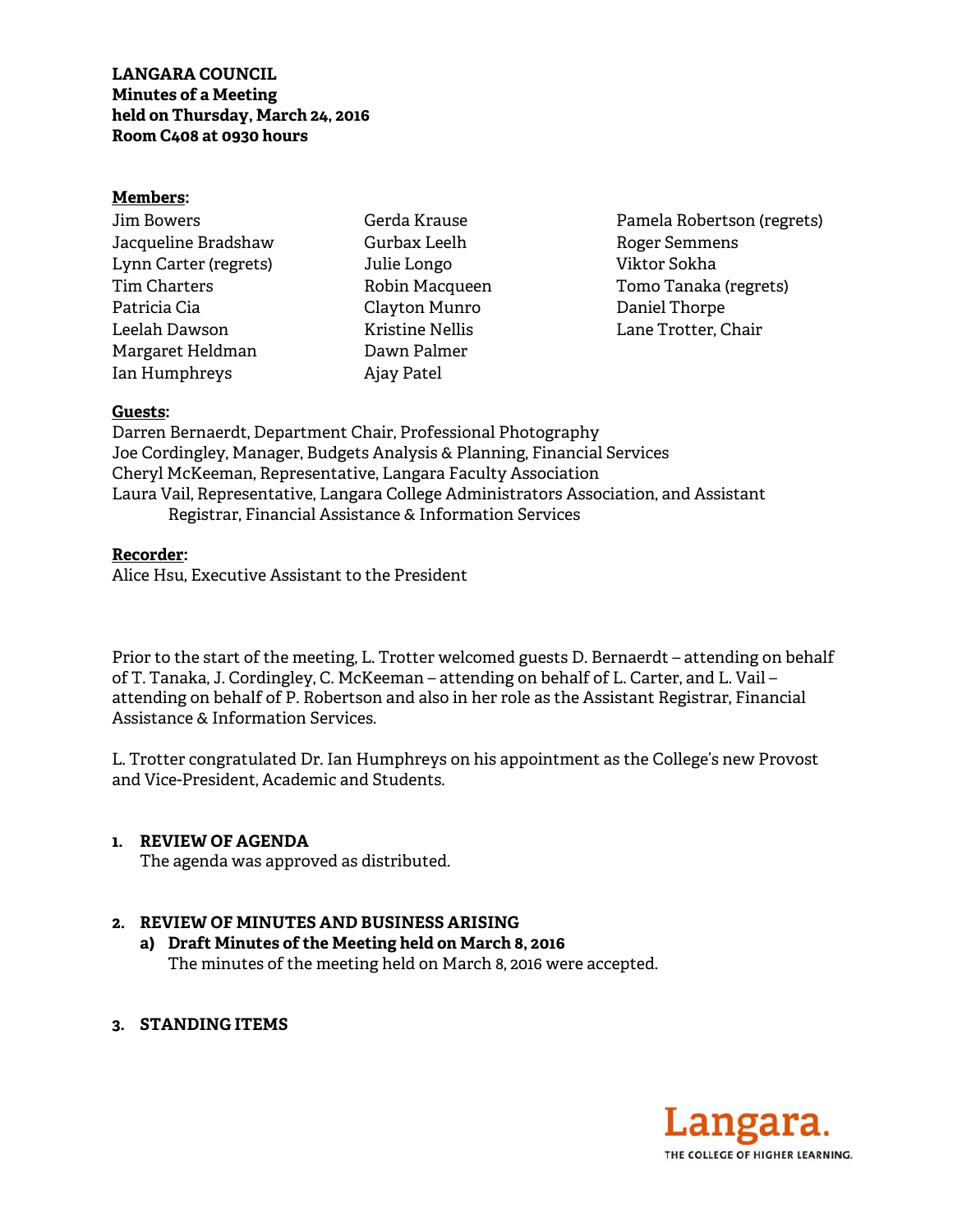# **a) Building Update**

V. Sokha provided an update on the new Science and Technology Building project and advised that the schedule remains the same as reported at last Langara Council meeting: substantially completed by the end of July 2016, and start to move in gradually from August and done by the end of October 2016. Facilities will work on the renovation of Building A next starting sometime in fall 2016.

# **b) IT Update**

I. Humphreys provided an update on following IT projects:

- International Education Customer Relationship Management (CRM) Software: An RFP had been posted to BC Bid and would be closing in two weeks.
- Internal Reorganization in the IT Department: To increase the capacity in business process review and project management, Project Managers Terry Rear and David Murray will now report to Geoff Hewson, and the team was considering "Project & Portfolio Management and Business Transformation" as their new name.

# **4. FOR ACTION**

# **a) 2016/17 Final Budget Recommendation to the President**

V. Sokha went through the final proposed 2016/17 budget document line by line with Council members and explained the major differences between 2015/16 approved budget and 2016/17 proposed budget.

V. Sokha noted that, through the collaboration with leaders in Academic areas, Registrar's office, International Education, and Continuing Studies departments, the College made some very effective investments in 2015/16 to support revenue generation. As a result, the College's financial position had been greatly improved.

Discussions ensued and members' questions were answered.

It was moved by D. Palmer, seconded by A. Patel:

**THAT, the 2016/17 budget as presented be recommended to the President. Carried Unanimously.** 

# **b) Rescinding Policy B5004 Copyright Ownership**

D. Palmer advised that Policy B5004 Copyright Ownership had been replaced with Policy B3006 Intellectual Property in September 2015 and rescinding Policy B5004 was just a housekeeping action item.

D. Palmer also advised that changes had been made to the College's Policy website to allow people to browse policies either by category or by the policy number.

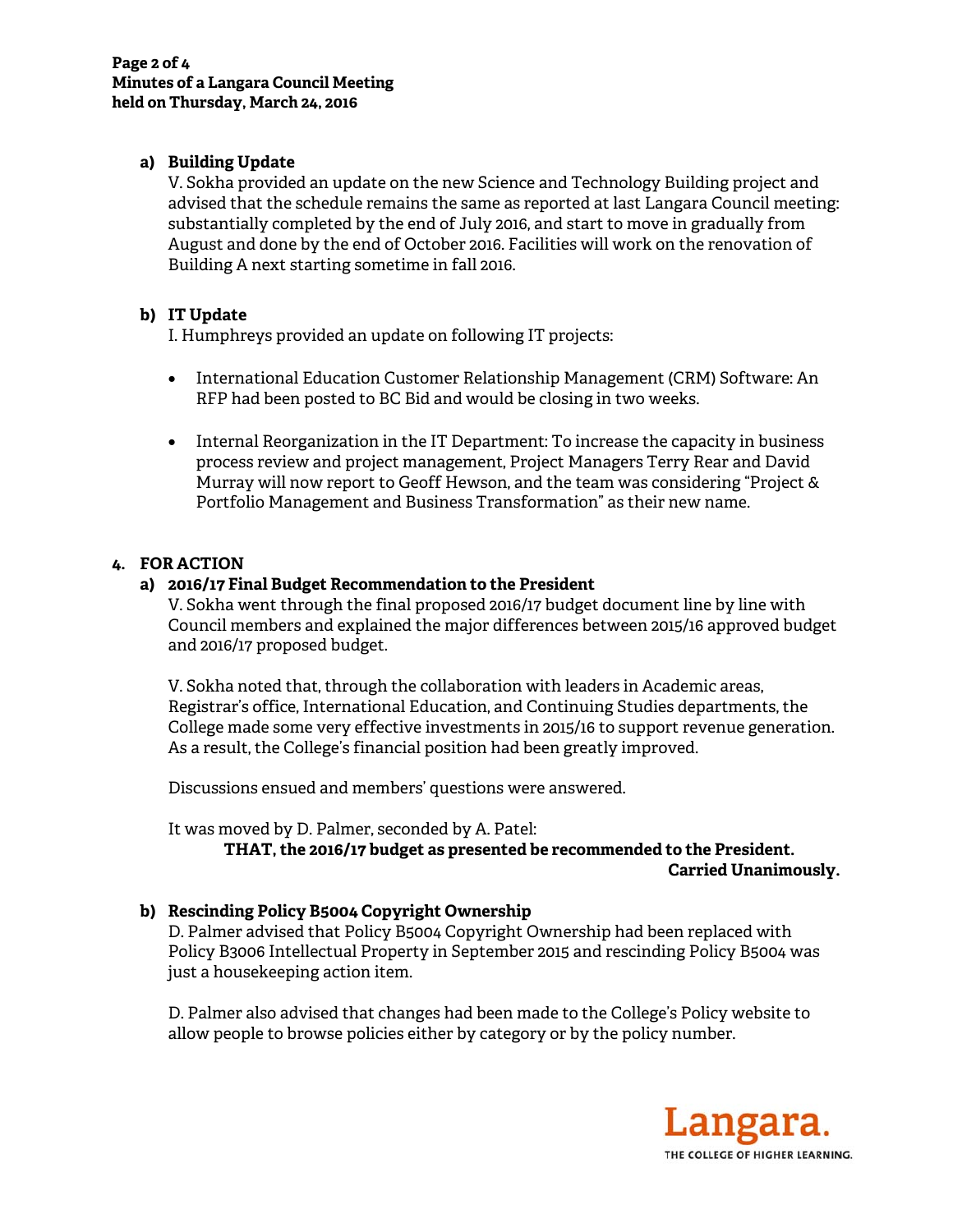It was moved by D. Palmer, seconded by C, Munro: **THAT, Policy B5004 Copyright Ownership be rescinded.** 

**Carried Unanimously.** 

# **5. FOR INFORMATION**

# **a) Youth Futures Education Fund**

L. Vail advised that last fall the College received over 19 thousand dollars from Coast Capital Savings through Vancouver Foundation to help support students who are on the Youth In Care bursaries that the College has been offering in the past year and a half. Although technically it is a one-time donation, there are hopes that this fund will continue and be supported by various donors. Based on the amount we received and the amount of financial need our students had in fall 2015, the College was able to fulfil all of the students' financial needs in the semester. In total, eight students received funds ranging from a few hundred dollars to a few thousand dollars each.

# **b) President's Report**

L. Trotter reported on the following:

- L. Trotter did a guest lecture to doctoral students at Simon Fraser University (SFU) on March 12, 2016 days. Students in the program were mostly employees of varies colleges around the province and others are employees of SFU and elders with some First Nation communities in the north.
- L. Trotter and I. Humphreys had an opportunity to walk around this year's Student Co-op & Career Week event and talked to prospective employers and students. All employers participated had to have immediate opening positions. He thanked the team in the Co-Op & Career Development Centre and all those involved in putting on this successful event.
- Congratulations to Communications & Marketing team who continues to do great jobs in their work and won three NCMPR Paragon Awards this year.
- L. Trotter was invited by Canada-Indian Business Council to attend a Greater Vancouver Board of Trade luncheon on March 15, 2016 to hear a speech delivered by Mr. Vishnu Prakash, the Indian High Commissioner to Canada. It was a great honour to hear Mr. Prakash mentioning about the successful relationships Langara has built in India in his speech. There will be opportunities for the College to do a follow-up with Mr. Prakash and Mr. Rajiv Chander, Consul General of the Consulate General of India. Some representatives and students of Langara School of Management were also in attendance and brought some opportunities for students and work placements.
- On March 23, 2016, L. Trotter attended the United Way's kickoff event for 2016.